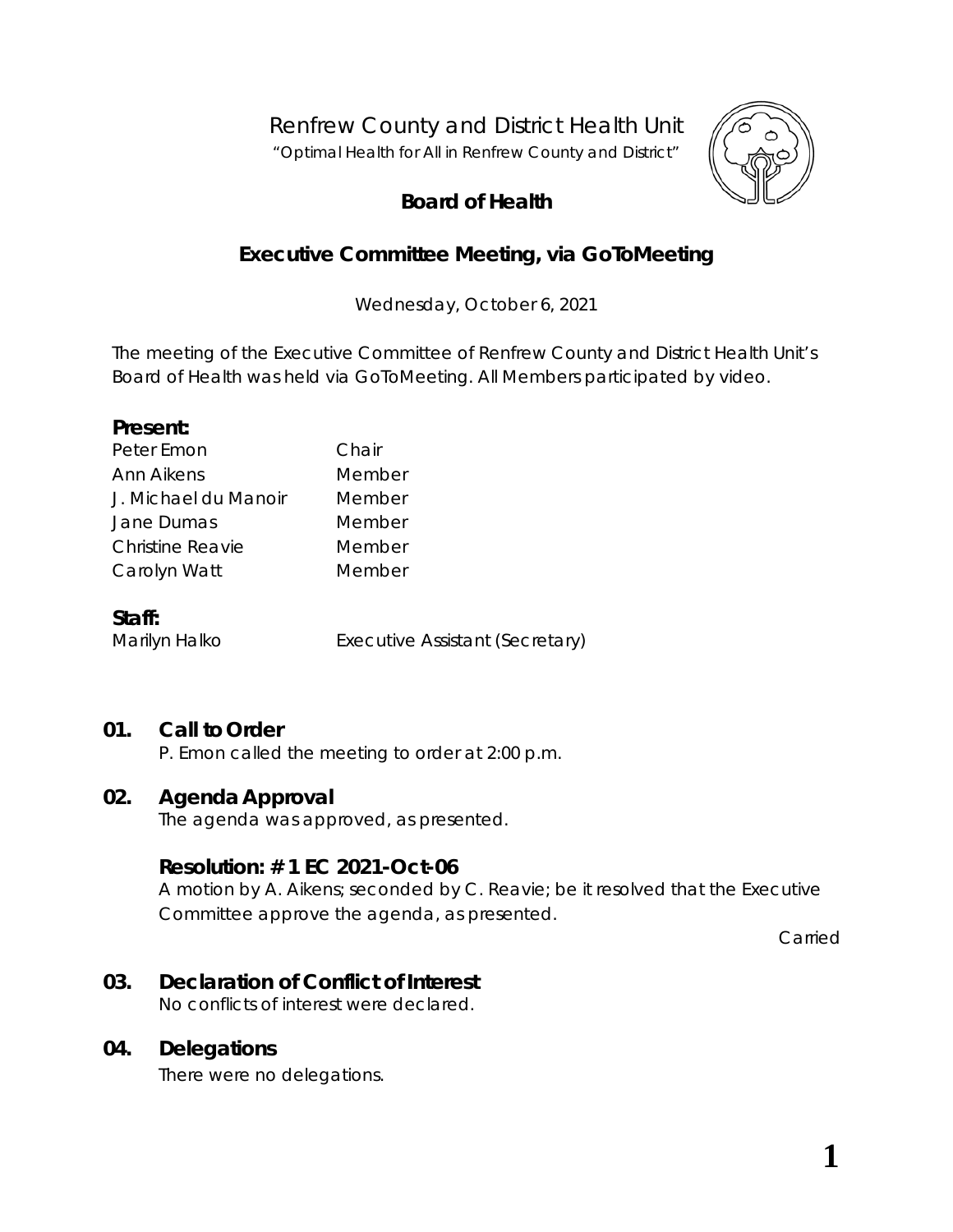## **05. Minutes of Previous Meeting (Approval)**

a. Approval of the meeting minutes from the Executive Committee meeting held on Thursday, June 17, 2021.

## **Resolution: # 2 EC 2021-Oct-06**

A motion by C. Watt; seconded by J. Dumas; be it resolved that the Executive Committee approve the meeting minutes for Thursday, June 17, 2021, as presented.

Carried

## **06. Business Arising**

a. Action List

The Items shown below in the Action List Parking Lot, will be addressed by the Committee in the future:

## **Parking Lot**

| Date        | Section of Agenda/<br><b>Referral to Committee</b> | Item                                                                                                                                                                                                                                                                                                                                                                                                                                                                                                                                                                                                                     |
|-------------|----------------------------------------------------|--------------------------------------------------------------------------------------------------------------------------------------------------------------------------------------------------------------------------------------------------------------------------------------------------------------------------------------------------------------------------------------------------------------------------------------------------------------------------------------------------------------------------------------------------------------------------------------------------------------------------|
| 2021-Feb-23 | Executive Committee                                | Determinants of Health from<br>Correspondence:<br>a. CODE-COMOH School Nutrition<br>b. COMOH Letter School Reopening<br>c. alPHa Letter Paid Sick Leave<br>d. Support for Bill 216 Food Literacy<br>e. Paid Sick Leave during an Infection<br><b>Disease Emergency</b><br>Paid Sick Leave during COVID-19<br>f.<br>and beyond<br>021-Mar-30<br>g. Paid Sick Days Reform Letter<br><b>Mandatory Paid Sick Leave in Ontario</b><br>h.<br><b>CODE COMOH Student Nutrition</b><br>İ.<br><b>Program Support</b><br>2021-May-25<br>Ontario expanding access to<br>dental care and affordable<br>prescription drugs for Seniors |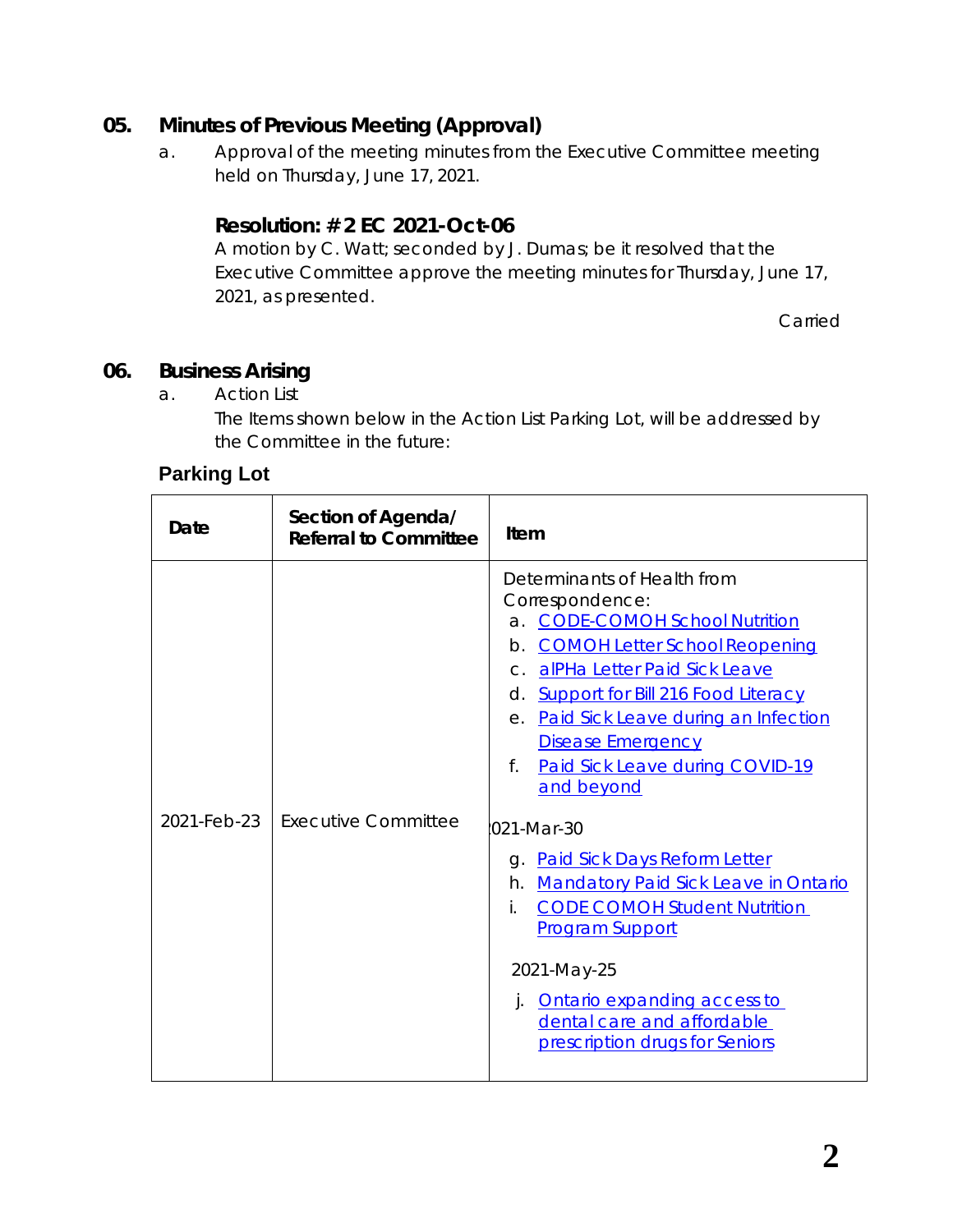| 2021-Feb-11 | <b>Executive Committee</b> | May 2021-for review-send letter re:<br>2021 flu season—include access to flu<br>vaccine                                                                                 |
|-------------|----------------------------|-------------------------------------------------------------------------------------------------------------------------------------------------------------------------|
| 2021-Feb-11 | <b>Executive Committee</b> | Follow-up re: access to<br>COVID-19 immunization for small rural<br>communities                                                                                         |
| 2021-Feb-11 | <b>Executive Committee</b> | Determinants of Health:<br><b>Guaranteed basic income</b><br>Paid sick leave<br>Housing<br>• Access to a primary care provider in<br>RC&D                               |
| 2021-Feb-11 | <b>Executive Committee</b> | End of 2021-Lessons Learned during the<br>COVD-19 Pandemic Preparing for the<br>Next One                                                                                |
| 2020-Oct-27 | 13. Closed                 | Consideration for Executive Sessions-<br>referred to Governance Committee-<br>January 2021<br>Reference material-alPHa Board of<br>Health Governance Toolkit-on page 12 |
| 2020-Sep-29 | 07. Correspondence         | <b>Guaranteed Basic Income in Throne</b><br>Speech<br>2021-May-25<br><b>Basic Income for Income Security during</b><br><b>COVID-19 Pandemic and Beyond</b>              |

# **07. Correspondence**

There was no correspondence.

# **08. Staff Reports**

There were no Staff reports.

# **09. Board Committee Reports**

There were no Board committee reports.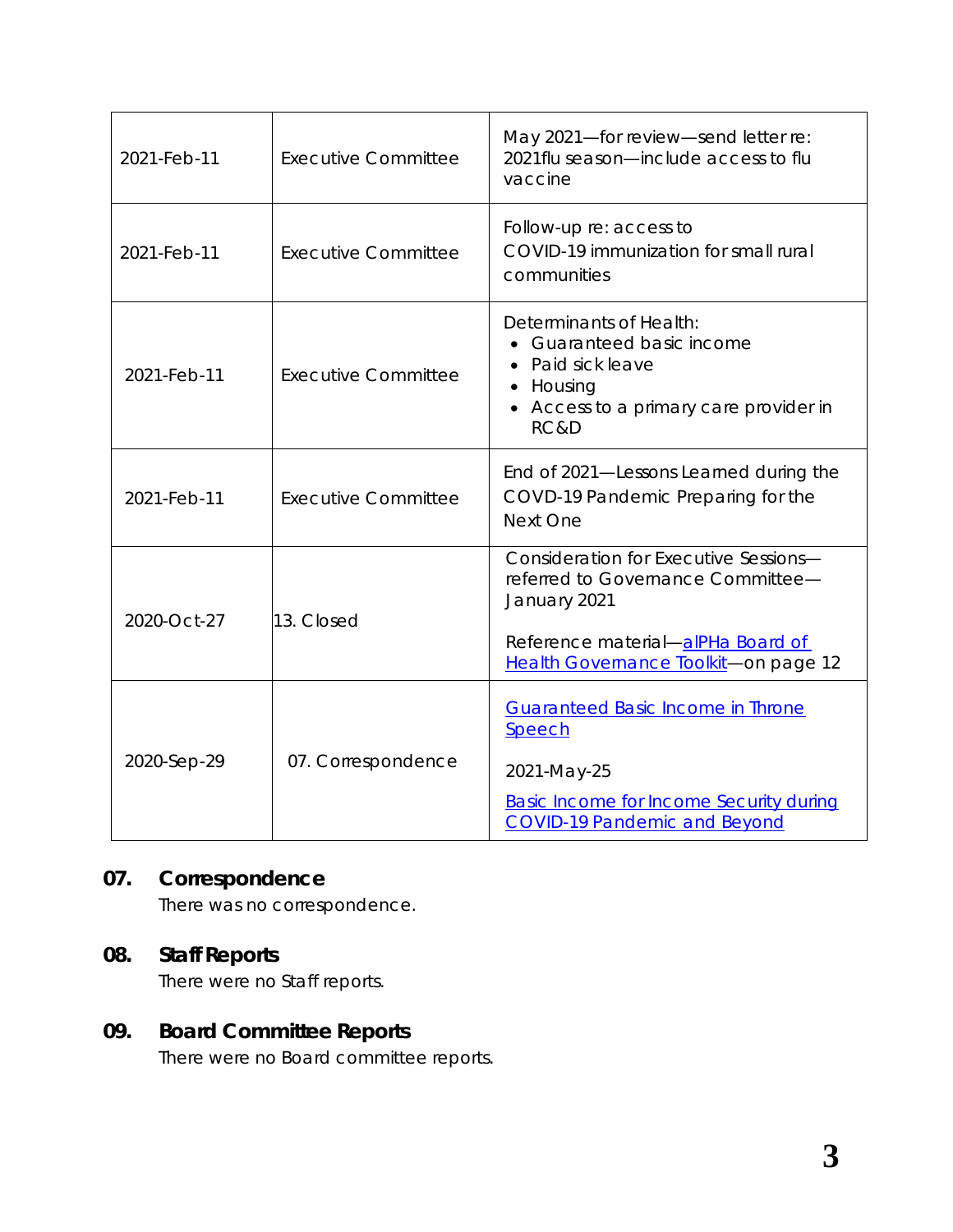### **10. By-Laws**

There were no by-laws.

### **11. New Business**

a. 2021 Risk Management Plan—Governance Risks

The Committee discussed the three governance risks identified in the 2021 Risk Management Plan—Governance Risks and developed the following recommended actions:

- i. Item 7 a. Organizational Governance—absence of permanent MOH/CEO
	- 1. Continue to actively pursue a solution through ongoing discussions with Ottawa Public Health (OPH)
	- 2. Refer permanent MOH/CEO to the Governance Committee as a priority item for 2022.
- ii. Item 1 e. Financial Risks—risk of change in provincial funding (process/ amount)
	- 1. Continue to prepare a tight budget that still allows for the delivery of public health services to meet the needs of Renfrew County and District's residents
	- 2. Continue to advise funding partners of RCDHU's financial challenges
	- 3. Continue to put pressure on the government in an effort to reverse funding changes
	- 4. Continue membership by Board and Staff Members on associations that support and give a voice to the needs of rural Ontario, such as AMO, ROMA, alPHa and provincial Task Forces.
- iii. Item 6 a. Political—risk of provincial re-organization of health and community services (i.e., change in government policy).
	- 1. Continue to assess the needs of the residents of Renfrew County and District using the13 criteria points for Public Health Modernization
	- 2. Continue to keep the MPP for Renfrew—Nipissing— Pembroke aware of the potential impact for rural Public Health Units because of Public Health Modernization
	- 3. Assess, advocate and explore the options available for Renfrew County and District in the Public Health Modernization Plan and Ontario Health Teams.